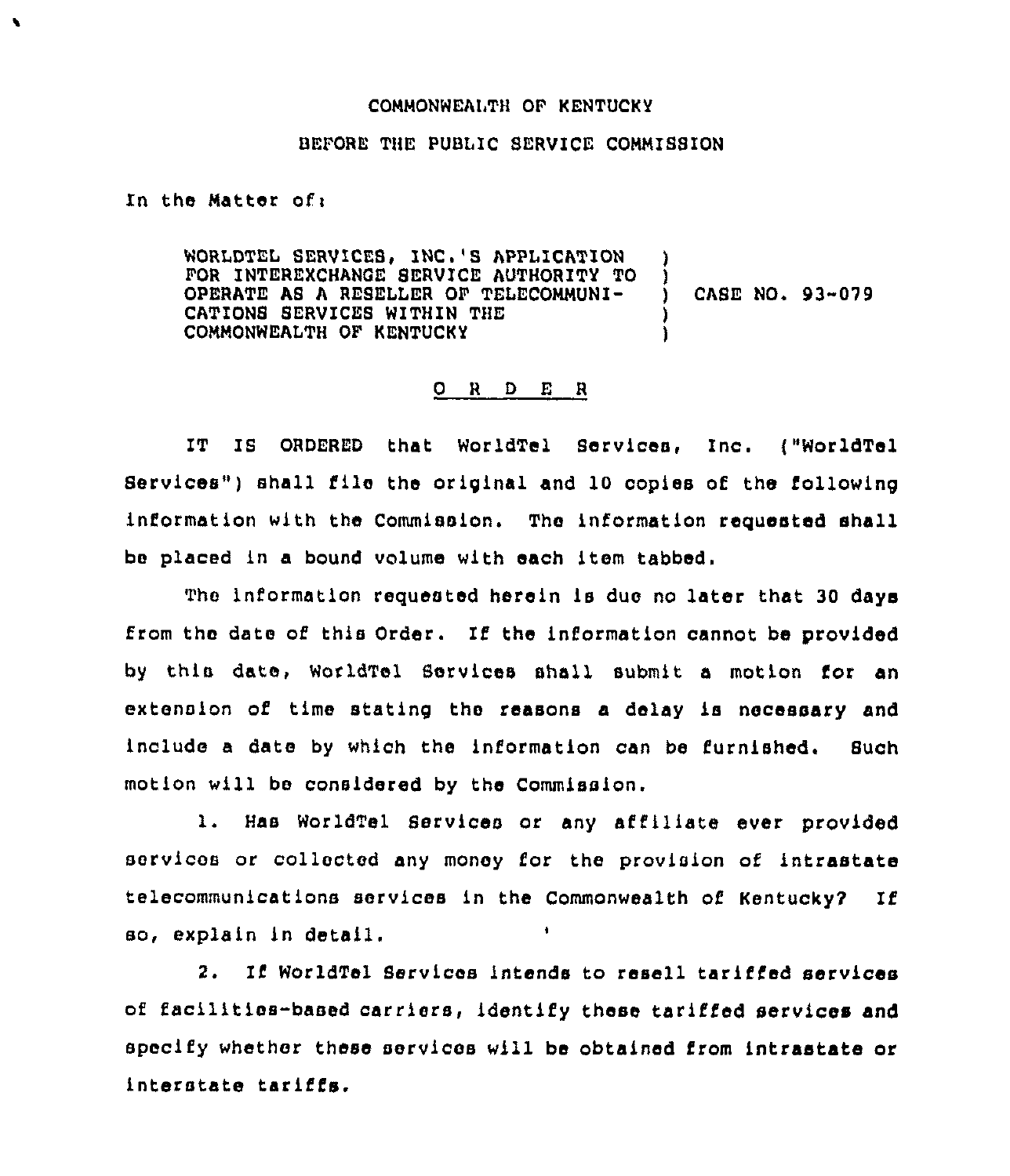If WorldTel Services intends to resell services that are not available under an approved tariff, provide copies of the contractu which govern the terms of the agreement between WorldTel Services and its facilities-based carriers.

4, Provide an estimate of sales revenues Eor WorldTel Scrvicea' first 2 years of Kentucky operations. Explain how WorldTel Services arrived at these estimates. If the estimates are based upon a market study, provide a copy of this study.

State whether WorldTel Services is aware of, and able to comply with, the provisions of the Commission's Administrative Case No.  $323<sup>1</sup>$  and how it may apply to WorldTel Services' Kentucky operations.

6. WilTel, Inc.'s ("WIITel") operator services authority ln Kentucky has been held in abeyance. Do you plan to utilize the services of only AT&T Communications of the South Central States, Inc. until Wlltel receives authority to provide service in Kentucky?

7. Provide revised tariff sheets Eor the followingr

a. Pursuant to <sup>807</sup> KAR 5i006, Section 6(3), each utility needs to include its billing form or the contents of such form in its tariff on file with the Commission.

b. Refer to orlglnal sheet 11, section 2.6.2, second paragraph. <sup>A</sup> utility may charge a deposit as a condition for

 $\mathbf{I}$ Administrative Case No. 323, An Inquiry Into IntraLATA Toll Compctltlon, An Appropriate Compensation Scheme for Completion of IntraLATA Calls by Interexchange Carriers, and WATS Jurisdictionality, Phase I, Order Dated Nay 6, 1991.